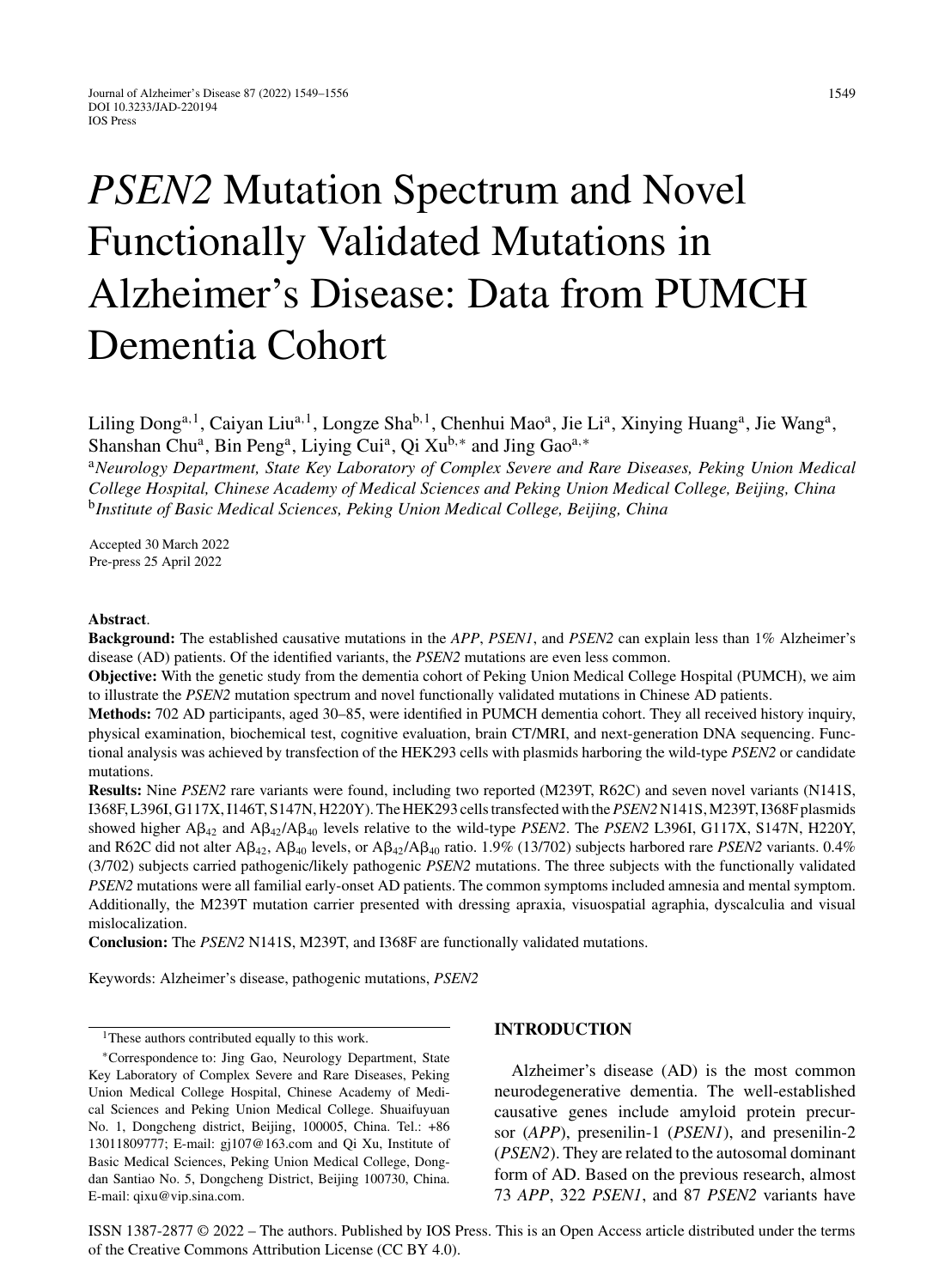been identified (<https://www.alzforum.org/>). However, they can explain less than 1% AD population [1]. In this case, many studies are devoted to exploring new causative genes or loci.

The *PSEN2* gene encodes the *PSEN2* protein. It has nine transmembrane domains, a cytoplasmic Nterminus and C-terminus, as well as a cytoplasmic loop between the  $6<sup>th</sup>$  and  $7<sup>th</sup>$  transmembrane domains [\(https://www.alzforum.org/\)](https://www.alzforum.org/). It is a major component of the  $\gamma$ -secretase, which accounts for the proteolytic cleavage of the  $APP$  and the formation of amyloid- $\beta$  $(A\beta)$  peptides [2]. The *PSEN2* and *PSEN1* proteins are highly homologous and share about 60% amino acid identity [3]. However, of the identified variants, the *PSEN2* mutations are far less than the *PSEN1* mutations. Moreover, most of these *PSEN2* mutations do not have functional evidence.

In this paper, we will illustrate the mutation spectrum of the *PSEN2* gene in the dementia cohort of Peking Union Medical College Hospital (PUMCH). As well, we will disclose the novel functionally validated *PSEN2* mutations in Chinese AD patients.

## **METHODS**

#### *Participants*

702 participants, aged 30–85, were extracted from PUMCH dementia cohort. They all met the diagnostic criteria for probable AD according to the 2011 recommendations from National Institute on Aging and the Alzheimer's Association [4]. They all underwent history inquiry, physical examination, biochemical test, cognitive evaluation, and brain CT/MRI. 558 subjects had whole exon sequencing, and 144 cases had targeted exon sequencing of 278 dementiarelated genes. This study was approved by the local ethics committee of PUMCH (No. JS-1836). Written informed consent was obtained from the participants.

#### *Cognitive assessment*

Cognitive assessment included neuropsychological screening tests and multi-domain assessment. The former involved Clinical Dementia Rating, Mini-Mental State Exam (MMSE), Activities of Daily Living (ADL) [5, 6], etc. The latter covered executive, visuospatial, linguistic, memory, and reasoning domains. It consisted of Auditory Verbal Learning Test (AVLT), Rey complex figure, word fluency, Digital Symbol Substitution Test, Trail Making Test part A, graphics copying, block design, episodic

memory, paired associate learning, similarity, calculation, as well as oral comprehension, repetition, naming, reading, copying, dictation, spontaneous speech and writing, etc. Z-score = (individual score - average score) / standard deviation.

### *Gene sequencing*

Peripheral blood was collected. Genomic DNA was extracted by QIAamp DNA Blood Mini kit (Qiagen, Hilden, Germany). The DNA libraries were sequenced on NextSeq500 sequencer (Illumina, San Diego, USA). All reads were aligned to human genome reference (UCSC hg19) with Burrows-Wheeler Aligner (version 0.5.9) [7]. The reads were realigned and recalibrated by GATK Indel Realigner (version 3.5) and Base Recalibrator (version 3.5). SNVs and small indels were determined with GATK Unified Genotyper (version 3.5). Variant annotation was performed by Annovar (version 2016Feb01) [8]. The pathogenicity of rare variants was illustrated according to the standards of American College of Medical Genetics and Genomics (ACMG) [9]. The potential pathogenic mutations were validated by Sanger sequencing.

#### *Functional analysis*

The high-purity, endotoxin-free plasmids were prepared by Escherichia coli. HEK293 cells containing Swedish mutant *APP* (*APP*sw) were transfected with plasmids harboring wild-type *PSEN2* (*PSEN2*wt) and candidate *PSEN2* mutations, respectively. The supernatant of cell culture medium was collected after 48 h of transfection.  $A\beta_{40}$  and  $A\beta_{42}$  levels in the supernatant were determined by ultra-sensitive  $A\beta_{40}$  and  $A\beta_{42}$  Human ELISA Kit (Thermo, KHB3441, KHB3544).  $\mathbf{A}\beta_{40}$  and  $\mathbf{A}\beta_{42}$ values, as well as  $A\beta_{42}/A\beta_{40}$  ratio were compared between the wild-type and candidate *PSEN2* mutations by Student's *t* test.

## **RESULTS**

# *Demographic feature and mutation spectrum of AD cohort*

As shown in Table 1, 37.9% (266/702) subjects were males, and 62.1% (436/702) were females. The age ranged between 41 and 84, with an average of  $67.2 \pm 9.8$  years. Based on the age of onset (AOO), 52.3% (367/702) subjects were early-onset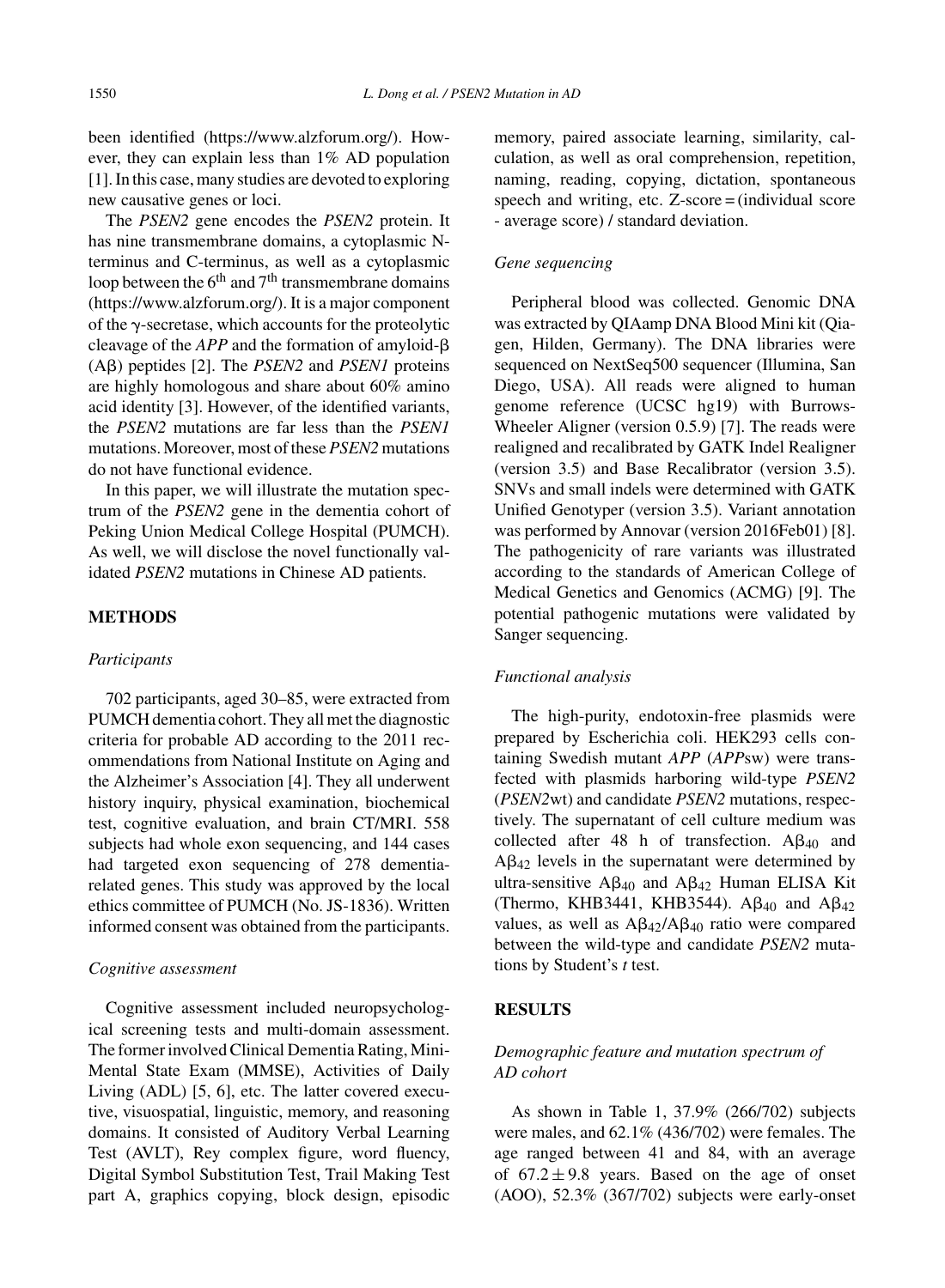| Demographic reatures of 702 AD patients, third F5Erv2 rate mutation carriers, and three F5Erv2 FEF mutation carriers |                           |                                                |                                               |
|----------------------------------------------------------------------------------------------------------------------|---------------------------|------------------------------------------------|-----------------------------------------------|
|                                                                                                                      | $AD (n = 702)$            | <i>PSEN2</i> rare mutation<br>carriers $(n=9)$ | <i>PSEN2</i> PLP mutation<br>carriers $(n=3)$ |
| Male/Female $n$ (%)                                                                                                  | $266(37.9\%)/436(62.1\%)$ | $5(55.6\%)/4(44.4\%)$                          | $1(33.3\%)/2(66.7\%)$                         |
| Age $(y)$                                                                                                            | $67.2 \pm 9.8$            | $63.7 \pm 8.8$                                 | $54.0 \pm 6.0$                                |
| Disease course $(y)$                                                                                                 | $3.2 + 2.2$               | $3.2 + 2.0$                                    | $1.7 \pm 0.6$                                 |
| AOO(y)                                                                                                               | $64.1 \pm 9.9$            | $60.4 \pm 8.2$                                 | $52.3 \pm 5.5$                                |
| Early-onset/Late-onset $n$ (%)                                                                                       | 367 (52.3%) / 335 (47.7%) | $6(66.7\%)/3(33.3\%)$                          | $3(100.0\%)/0(0.0\%)$                         |
| $FHD+/- n$ (%)                                                                                                       | 306 (43.6%) / 396 (56.4%) | $8(88.9\%) / 1(11.1\%)$                        | $3(100.0\%)/0(0.0\%)$                         |
| <i>APOE</i> $\varepsilon$ 4 + allele frequency (%)                                                                   | $25.5\%$                  | 33.3%                                          | $16.7\%$                                      |

Table 1 Demographic features of 702 AD patients, nine *PSEN2* rare mutation carriers, and three *PSEN2* PLP mutation carriers

AOO, age of onset; FHD, family history of dementia; APOE, apolipoprotein E; AD, Alzheimer's disease; PLP mutation, pathogenic/likely pathogenic mutations according to the ACMG criteria.



Fig. 1. Mutation distribution of *PSEN2* (NM 000447.2). It illustrates the nine *PSEN2* rare variants in this study. The pathogenic/likely pathogenic variants are highlighted in yellow.

(AOO < 65 years), while 47.7% (335/702) were lateonset (AOO ≥ 65 years). 43.6% (306/702) subjects had at least one first-degree or second-degree relative suffering from dementia, defined as a positive family history of dementia. The *APOE* genotype distribution was as follows:  $\epsilon 2/\epsilon 2$  ( $n = 5$ , 0.7%),  $\epsilon 2/\epsilon 3$ (*n* = 52, 7.4%), 3/3 (*n* = 344, 49.0%), 2/4 (*n* = 17, 2.4%),  $\epsilon 3/\epsilon 4$  ( $n = 227, 32.3\%$ ),  $\epsilon 4/\epsilon 4$  ( $n = 57, 8.1\%$ ).

4.0% (28/702) subjects harbored rare variants in *APP* (*n* = 7), *PSEN1* (*n* = 12), and *PSEN2* (*n* = 9). According to the ACMG criteria, 14 cases carried pathogenic/likely pathogenic (PLP) variants, and the other 14 cases had variant of uncertain significance (VUS). This paper focused on the *PSEN2* mutation spectrum.

#### *PSEN2 mutation interpretation*

As shown in Supplementary Table 1, nine *PSEN2* rare variants were found in the cohort. The *PSEN2* R62C was a published variant [10]. The *PSEN2* M239T was reported by our group in 2021 [11]. The other seven variants were novel, including N141S, I368F, L396I, G117X, I146T, S147N, and H220Y. Of them, eight variants were missense, and one is stopgain. The variants were rare or missing in ExAC, 1000 Genome, Cosmic, or GnomAD databases. They were supposed to be damaging according to SIFT, Polyphen, Mutationtaster, or LRT predictions.

As illustrated in Fig. 1, all the variants were within the Presenilin domain except for the *PSEN2* R62C mutation. Moreover, seven variants were located in trans-membrane regions, including the *PSEN2* N141S, M239T, I368F, L396I, I146T, S147N, and H220Y. The *PSEN2* R62C was in intracellular domain adjacent to N-terminus. The G117X was in the extracellular domain between 1st and 2nd transmembrane regions.

Functional analysis was performed in eight variants. As illustrated in Fig. 2, the HEK293 cells transfected with the *PSEN2* N141S, M239T, I368F plasmids showed increased  $A\beta_{42}$  levels (pg/ml)  $(140.34 \pm 7.02, 144.72 \pm 29.06, 380.94 \pm 47.11 \text{ ver-}$ sus 71.54 ± 6.87; *p* < 0.001, *p* = 0.003, *p* = 0.001), as well as elevated  $A\beta_{42}/A\beta_{40}$  ratios (0.067  $\pm$  0.005,  $0.067 \pm 0.012$ ,  $0.156 \pm 0.018$  versus  $0.031 \pm 0.003$ ;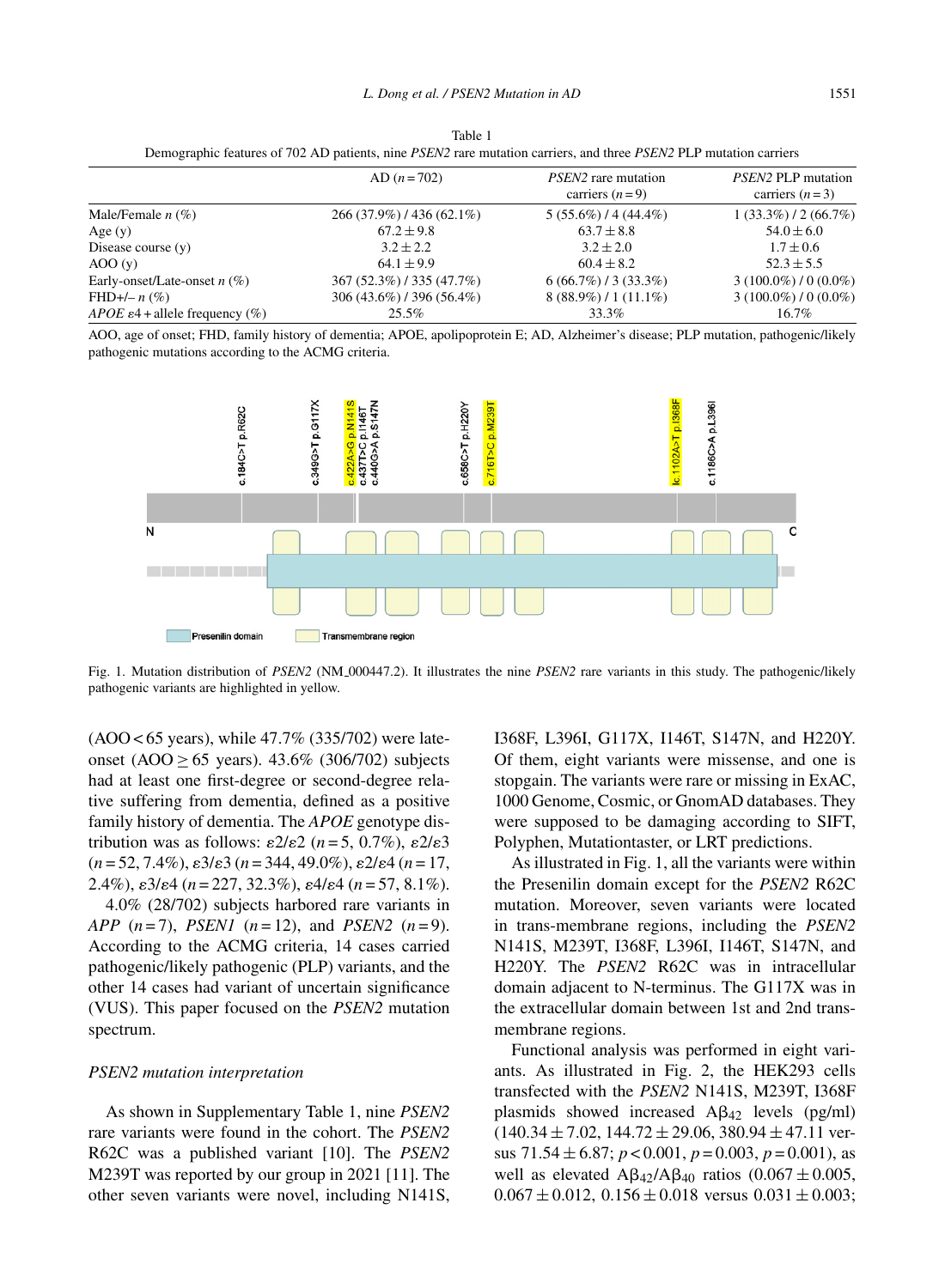1552 *L. Dong et al. / PSEN2 Mutation in AD*



Fig. 2. Comparison of Aβ<sub>42</sub>, Aβ<sub>40</sub> levels, and Aβ<sub>42</sub>/Aβ<sub>40</sub> ratio between HEK293 cells transfected with wild-type *PSEN2* (*APP*sw+*PSEN2* wt) and candidate *PSEN2* mutations. \*\* $p < 0.01$ , \*\*\* $p < 0.001$ .

 $p < 0.001$ ,  $p = 0.007$ ,  $p = 0.001$ ) relative to the wildtype  $PSEN2$ .  $\mathbf{A}\beta_{40}$  levels did not differ between the wild-type *PSEN2* and the *PSEN2* N141S, M239T, and I368F. The other five variants (L396I, G117X, S147N, H220Y, R62C) did not alter  $A\beta_{42}$ ,  $A\beta_{40}$  level, or  $A\beta_{42}/A\beta_{40}$  ratio.

The causative mutations at the residue 141 and 239 of *PSEN2* had been previously confirmed, such as the *PSEN2* N141I and M239V [12, 13]. However, the causative variants at the residue 368 of *PSEN2* had never been reported before. According to the ACMG criteria, the *PSEN2* N141S and M239T were pathogenic, the I368F was likely pathogenic, whereas the other six variants were VUS.

## *PSEN2 mutation frequency*

1.3% (9/702) subjects harbored the rare variants in *PSEN2*. 0.4% (3/702) subjects carried the *PSEN2* PLP mutations. The incidence of the *PSEN2* PLP mutations was higher in the familial and earlyonset subjects relative to the sporadic and late-onset patients (1.0%, 0.8% versus 0%, 0%).

# *Clinical characteristics of PSEN2 PLP mutation carriers*

#### *Case 1 with PSEN2 p.N141S (c.422A > G)*

The 54-year-old female used to take good care of her family. She always danced with her friends in the community. Things had changed since two years ago. She frequently quarreled with her husband, forgot to use salt when cooking, and asked the same questions repeatedly. She had difficulty in learning a new dance. Her father started with memory deficit in his 60s and died about a decade later. Her mother died in her 70s without cognitive decline. Her siblings were all

cognitively normal (Fig. 3).

On admission, she did not think she had any problems. She scored a 28 on the MMSE, and 22 on the ADL. She showed relatively intact performance on memory tests. The z-scores of immediate, short, and long delayed recall of AVLT, recall of complex Rey figure were  $-0.84$ ,  $-0.81$ ,  $-0.52$ , and –0.3, respectively. Physical examination, electroencephalography, and brain MRI were almost normal (Fig. 3).

Five years later, she was unable to recognize her seven-year-old granddaughter sometimes. She could not remember when her father died or when her son married. She insisted that her husband stole her jewelry and cheated on her. She scored 20 on the MMSE, and 23 on the ADL. On domain assessment, she showed severe deficit on verbal and non-verbal memory tests. The z-scores of long delayed recall of AVLT, paired associate learning and recall of Rey complex figure were  $-3.38, -3.52,$  and  $-4.64,$ respectively. Executive, visuospatial, reasoning, and linguistic domains were relatively preserved.

## *Case 2 with PSEN2 p.M239T (c.716T > C)*

Over the past one year, the 48-year-old righthanded female had encountered difficulty in dressing, writing, and calculating. She always forgot to take medicine. She was restless and irritable. She could do the chores, but very slowly. During sleep she had frequent arousals and sleep-talking.

On admission, she got a 20 on the MMSE and 30 on the ADL. She showed slight deficits on memory domain. The z-scores of short and long delayed recall of AVLT, paired associate learning were  $-1.8$ ,  $-2.4$ ,  $-1.8$ , respectively. In addition, she showed severe deficit on visuospatial and executive domains. She was unable to finish graphics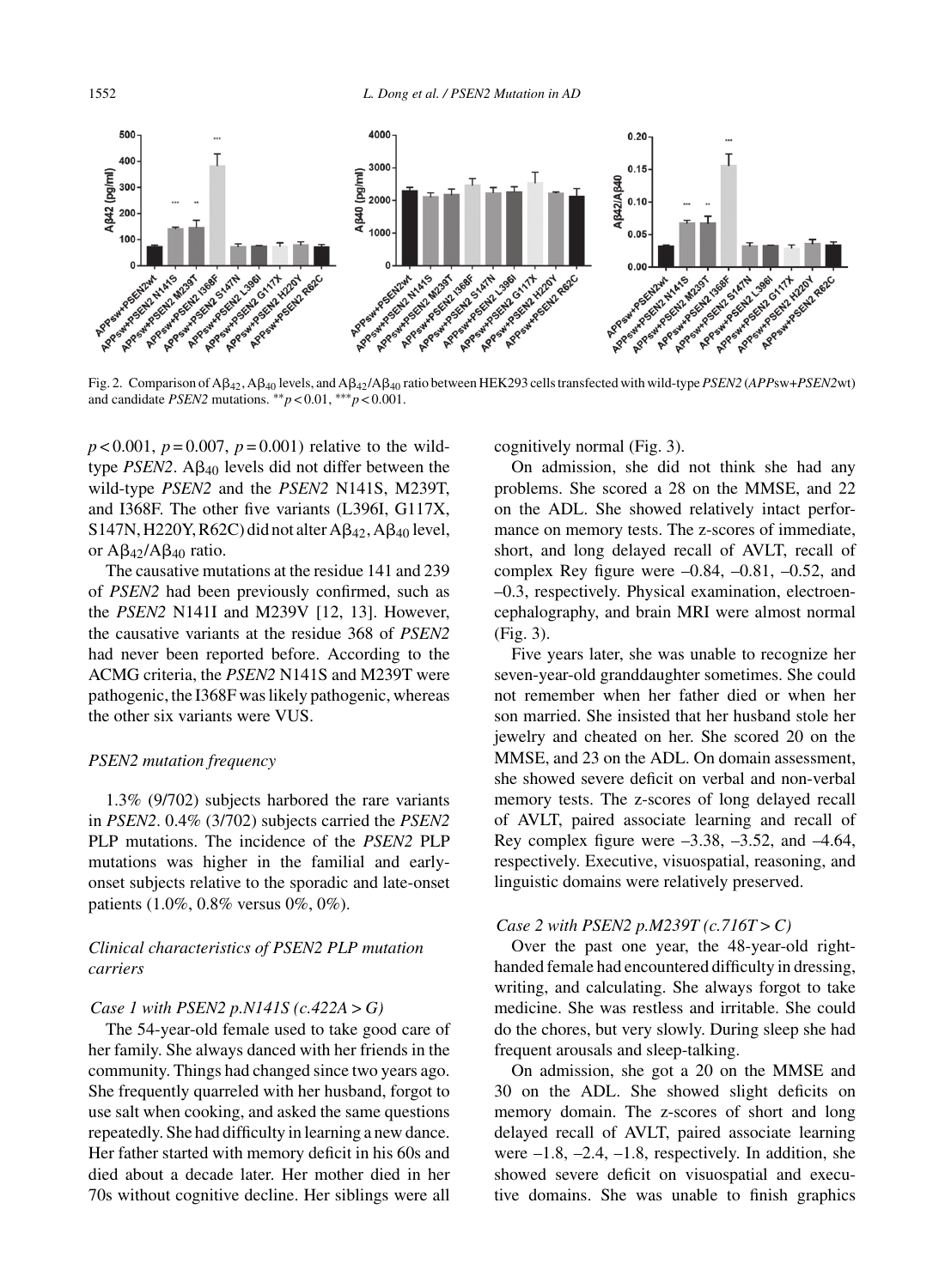

*L. Dong et al. / PSEN2 Mutation in AD*  $Dong\;et$ al. / PSEN2 Mutation in AD

Fig. 3. Brain MRI (A1-3), family diagram (B1-3) and Sanger validation of next-Generation sequencing variants (C1-3) in the three subjects harboring functionally validated *PSEN*2 pathogenic mutations. A-1, B-1, and C-1 ar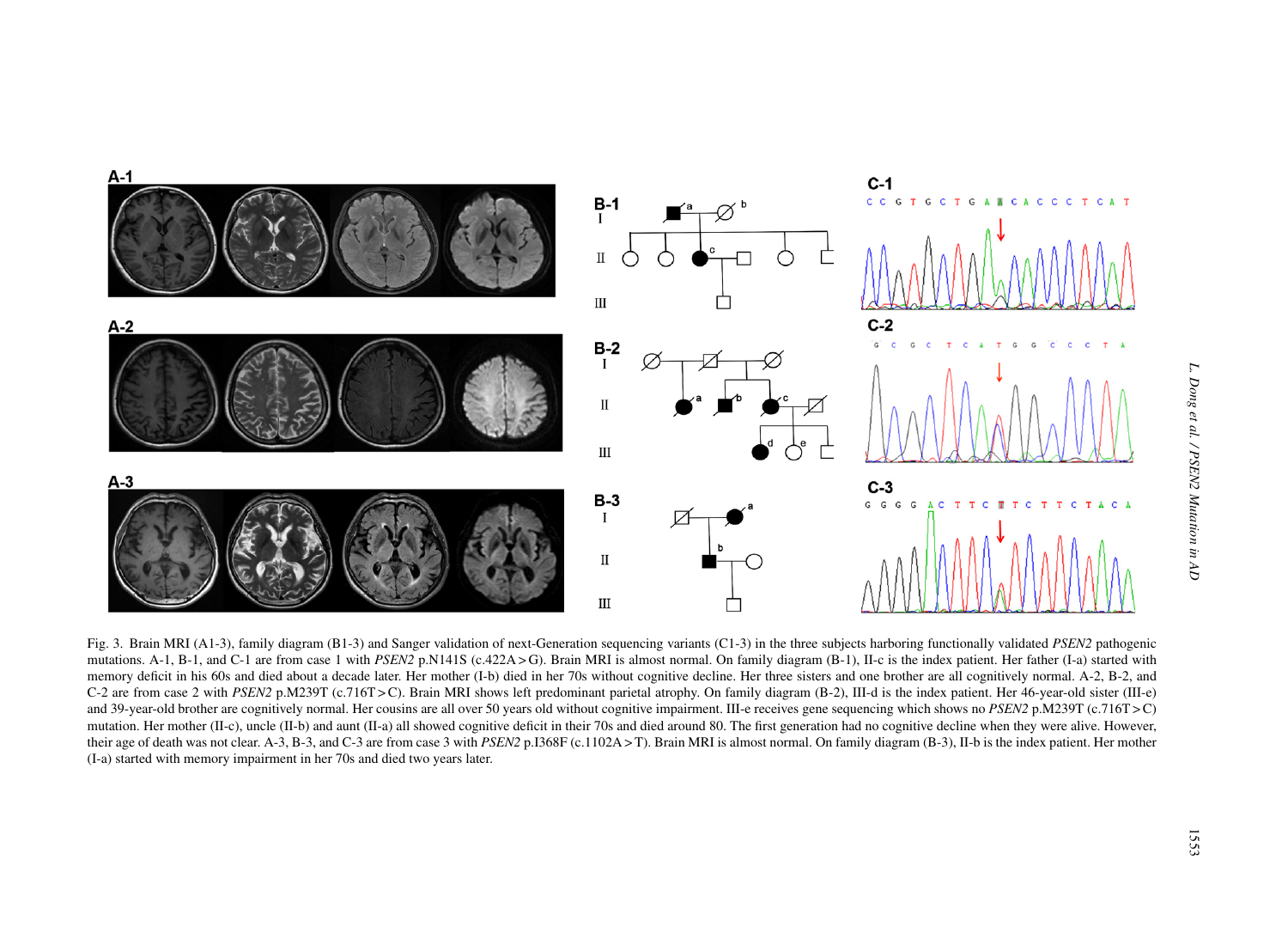copying, block design, digital symbol substitution task, and trail making test. She had difficulty in visual and auditory calculation. She spoke fluently with relatively intact naming, repetition, oral and reading comprehension. Writing disturbance was mainly manifested as character structural abnormality. It did not improve with copying the written text. Additionally, she exhibited prominent visual mislocalization. She could answer what animal toys were on the table, and which was the closest to "monkey". However, when asked to touch "monkey", she showed great difficulty and always reach in the wrong direction.

Other physical examinations were almost normal, including visual field, acuity, and fundus, etc. Brain MRI showed left predominant parietal atrophy (Fig. 3). The cerebrospinal fluid (CSF) biomarker was in favor of AD diagnosis ( $\text{A}\beta_{42}$  439 pg/ml, phosphorylated tau-181 66 pg/ml, total tau 242 pg/ml). Brain 18F-AV45 PET showed increased uptake in diffuse cortical regions. Four years later, she could not do any chores. She developed bradykinesia and rigidity of right upper limb and the trunk. She scored 16 on the MMSE, and 53 on the ADL.

On family diagram (Fig. 3), her mother, uncle, and aunt all showed cognitive deficit in their 70s and died around 80. Her siblings and cousins were all cognitively normal. Her 46-year-old sister received gene sequencing which showed no PSEN2 p.M239T  $(c.716T > C)$  mutation.

## *Case 3 with PSEN2 p.I368F (c.1102A > T)*

This 60-year-old male started with memory impairment two years ago. He could not find his own belongings. So he always suspected his family of stealing from him. He was unable to pick up his grandchild from school as usual since he could not remember the route. He often got lost in the subway station and asked the police to send him home. Occasionally he got up at midnight to brush his teeth and tidy up his clothes and shoes. He was irritable and agitated. He showed word-finding difficulty sometimes. His mother had memory impairment in her 70s and died two years later.

On admission, he scored 7 on the MMSE, and 35 on the ADL. He spoke fluently with intact oral comprehension. Physical examination and brain MRI were almost normal (Fig. 3). Unfortunately, he was lost to follow-up.

## *Clinical characteristics of PSEN2 VUS carriers*

As illustrated in Supplementary Table 2, six subjects harbored the VUS in the *PSEN2*. They were four males and two females. The AOO ranged between 56 and 70 years old. Five were familial cases, while one was sporadic. They all presented with memory deficit and mental symptom during the initial stage. The other initial symptoms included dyscalculia, disinhibition, impaired oral comprehension, etc. Three cases had parietal and/or temporal lobar atrophy. Four cases were accompanied by periventricular and/or subcortical white matter lesions, Fazekas grade 1-2.

The *PSEN2* G117X was found in a 63-year-old male. His father died of hepatic cancer at the age of 50. His father's two siblings developed cognitive decline in their 70s. He started with memory deficit, lack of initiative, and restlessness at 56. Gradually, he was unable to calculate, write, or dress himself. On admission, he scored 8 on the MMSE and 55 on the ADL. Brain MRI showed bilateral parietal atrophy.

#### **DISCUSSION**

This is a retrospective study from the PUMCH dementia cohort. 0.4% (3/702) AD patients carry the *PSEN2* PLP variants. In the early-onset and the familial AD patients, the prevalence of *PSEN2* PLP variants are 0.8% (3/367) and 1.0% (3/306), respectively. These are close to the previous findings. Brouwers demonstrated that in the early-onset AD patients, the *PSEN2* mutation frequency is about 1% [14]. According to a Chinese familial AD research, 1.7% (7/404) pedigrees harbored *PSEN2* mutations [15].

The HEK293 cells transfected with the plasmids containing the *PSEN2* N141S, M239T, and I368F exhibit increased  $A\beta_{42}$  and  $A\beta_{42}/A\beta_{40}$  in comparison to the wild-type *PSEN2*, indicating their contribution to  $A\beta_{42}$  production and AD pathogenesis. The causative mutations at the residue 141 and 239 of *PSEN2* have been reported before, including N141I, N141D, N141Y, M239V, and M239I. Most N141I patients have Volga German ancestry, whereas most M239V and M239I cases have Italian heritage [12, 13, 16]. The *PSEN2* N141D, N141Y, and M239V have been described in Chinese pedigrees with earlyonset AD [17–19]. However, it is the first time that the causative mutation at the residue 368 of *PSEN2* has been identified in a familial early-onset AD patient.

The three functionally validated mutations are within the second, fifth, and seventh trans-membrane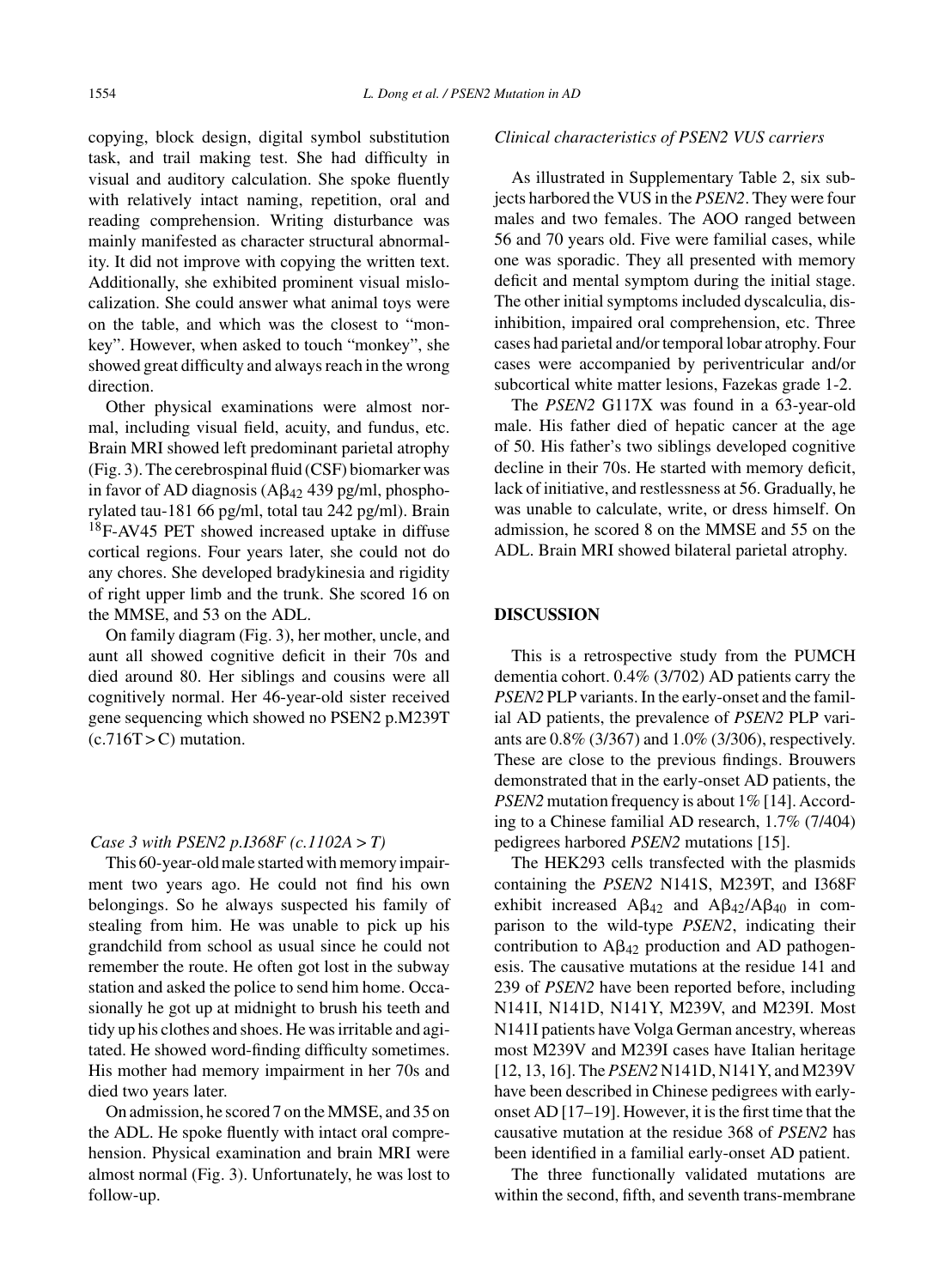regions, respectively. The trans-membrane domains of the *PSEN2* are mutation hotspots. The previously reported *PSEN2* p.S175C (c.524C > G), p.Y231C (c.692A > G), and p.T430M (c.1289C > T) are located in the third, fifth, and ninth transmembrane regions, respectively [20–22].

The three subjects harboring the functionally validated *PSEN2* mutations are all familial early-onset AD patients. They all presented with memory decline and emotional symptom. Additionally, each case had his own characteristic manifestations. The subject with the *PSEN2* N141S mutation showed prominent mental symptom with lack of insight. She denied that she has any problems and refused to see a doctor. Unlike the *PSEN2* N141S carrier, the subject harboring the *PSEN2* M239T mutation complained of her "locked" brain and had a strong willingness to seek medical treatment. She also manifested with dressing apraxia, visuospatial agraphia, dyscalculia, visual mislocalization, and sleep disorder. The subject with the *PSEN2* I368F mutation was characterized by spatial and temporal disorientation, as well as wordfinding difficulty.

The *PSEN2* N141S and I368F mutations have not been reported before. Our group reported the *PSEN2* M239T mutation in 2021 [11]. Li et al. reported another Chinese early-onset AD patient harboring the *PSEN2* M239T in 2021. He presented with visuospatial and memory impairment [23].

It is the first time that visual mislocalization has been described in an AD patient with the *PSEN2* mutation. It is a disorder of visually guided reaching, which might be due to the left prominent parietal involvement in case 2. As illustrated by Husain et al., the parietal cortex receives sensory inputs, such as visual, somatosensory, and vestibular stimuli [24]. Meanwhile, it has reciprocal connections to premotor cortex, hippocampus, etc. It plays a crucial role in the perception and integration of sensory information, as well as in the association of sensory and motor signals, directing attention, especially for localizing objects at different spatial locations [24].

Among the three cases, the subject harboring the *PSEN2* I368F mutation showed the worst cognitive performance on admission. Among the three mutations, the *PSEN2* I368F mutation had the highest CSF  $A\beta_{42}$  level and  $A\beta_{42}/A\beta_{40}$  ratio in *in vitro* studies. We suppose that the *in vitro* greater  $A\beta_{42}$  or  $A\beta_{42}/A\beta_{40}$ level of the specific mutation might predict the faster disease progression in the subject harboring the mutation. The previous*in vivo* studies showed that the low  $A\beta_{42}$  level and high tau/ $A\beta_{42}$  ratio correlated with the

rapid cognitive decline [25]. The association between the *in vitro* and *in vivo* biomarkers, as well as the disease progression should be further investigated.

In conclusion, we report three functionally validated *PSEN2* mutations, including the *PSEN2* p.N141S (c.422A > G), p.M239T (c.716T > C), and p.I368F (c.1102A > T). The *PSEN2* L396I, G117X, S147N, H220Y, and R62C do not alter  $\text{A}\beta_{42}$ ,  $\text{A}\beta_{40}$ level, or  $A\beta_{42}/A\beta_{40}$  ratio in *in vitro* transfection studies. Nevertheless, these variants cannot be necessarily determined as non-pathogenic based on these results alone. For instance, the *APP* p. E693G  $(c.2078A > G)$  mutation did not increase  $A\beta_{42}$ ,  $A\beta_{40}$ , or  $A\beta_{42}/A\beta_{40}$ , either. However, it formed protofibrils at a high rate, which contributed to accelerated insoluble  $\text{A}\beta$  deposits [26]. Therefore, the pathogenicity of these variants needs to be clarified by further functional validation and pathological examination. The main limitation of this study is the absence of CSF biomarkers and pathological evidence. These are expected to confirm the *in vivo* pathological effect of these mutations.

# **ACKNOWLEDGMENTS**

Dr. Jing Gao was supported by grants from National Key Research and Development Program of China (2020YFA0804500, 2016YFC1306300), CAMS Innovation fund for Medical Sciences (2016- I2M-1-004), National Natural Science Foundation of China (81550021, 30470618).

Authors' disclosures available online [\(https://](https://www.j-alz.com/manuscript-disclosures/22-0194r1) www.j-alz.com/manuscript-disclosures/22-0194r1).

# **SUPPLEMENTARY MATERIAL**

The supplementary material is available in the electronic version of this article: [https://dx.doi.org/](https://dx.doi.org/10.3233/JAD-220194) 10.3233/JAD-220194.

#### **REFERENCES**

- [1] Dai MH, Zheng H, Zeng LD, Zhang Y (2018) The genes associated with early-onset Alzheimer's disease. *Oncotarget* **9**, 15132-15143.
- [2] Xia W, Zhang J, Perez R, Koo EH, Selkoe DJ (1997) Interaction between amyloid precursor protein and presenilins in mammalian cells: Implications for the pathogenesis of Alzheimer disease. *Proc Natl Acad Sci U S A* **94**, 8208-8213.
- [3] Walker ES, Martinez M, Brunkan AL, Goate A (2005) Presenilin 2 familial Alzheimer's disease mutations result in partial loss of function and dramatic changes in Abeta 42/40 ratios. *J Neurochem* **92**, 294-301.